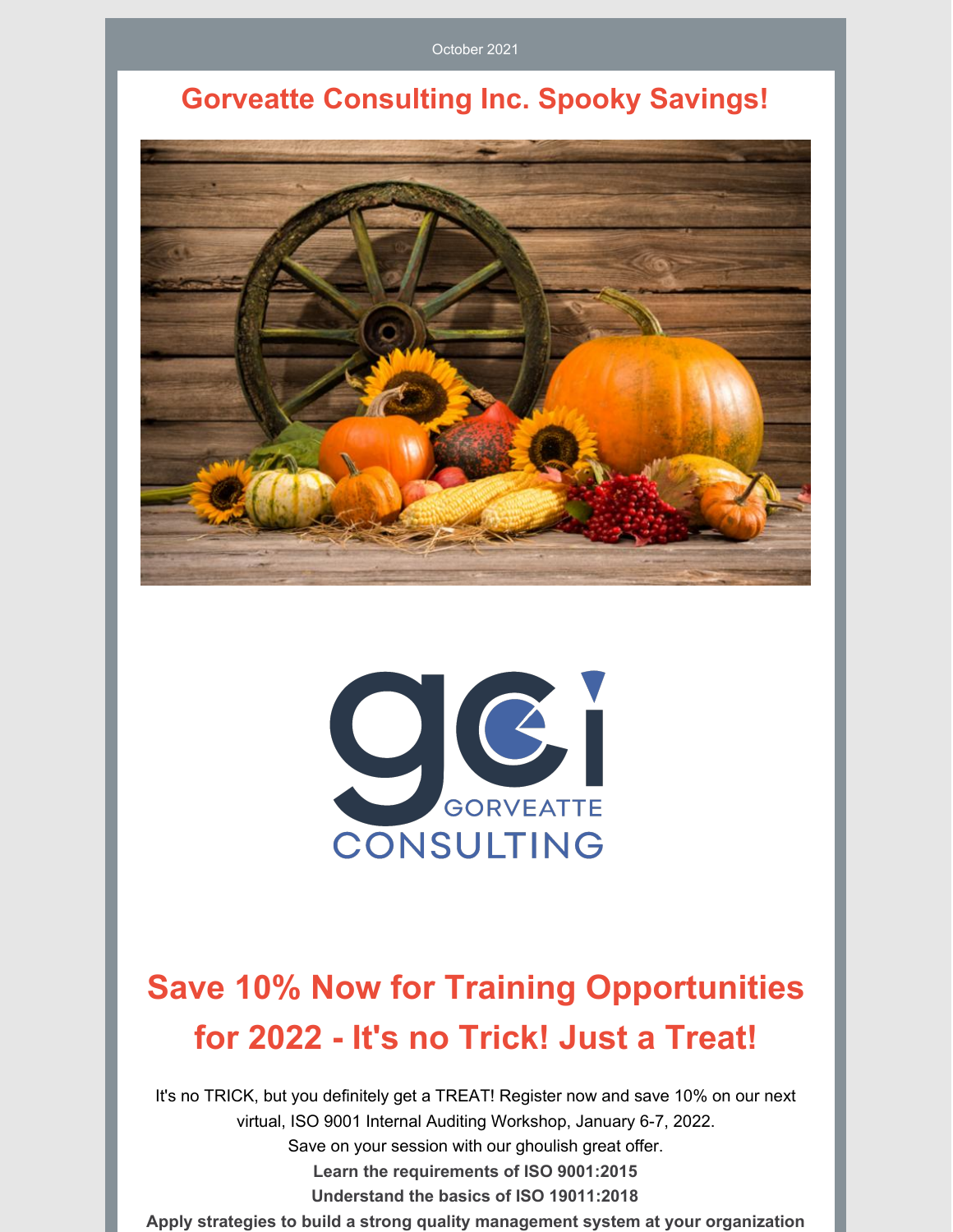#### **Be the first number your customers think to call & the last number they need to call!**

Participants learn the requirements of the ISO 9001:2015 Standard and learn practical auditing "tricks" like writing nonconformances that "stick".

Case studies, exercises, and workshop discussions reinforce the workshop and notes.

Regular Price \$549.00 CDN plus HST

### **Now until Oct 31, Save 10% and pay only \$494.00 CDN plus HST**

Visa and MC payments are accepted over the phone. No code or coupon is needed.

# **DON'T BE AFRAID!**

Click here to complete the registration form for this session and collect your 10% savings or call [902-434-9003](https://www.gorveatteconsulting.com/training.html) to hold your seat

### WANT YOUR OWN IN HOUSE CLASS? WE CAN DO THAT!

Remember, you can book your own in-house on-site, or remote training session with Gorveatte Consulting Inc. Special pricing is available for our 2-day Internal Auditor Workshop. Your training, your way!

ISO 9001 **Internal Auditor** Workshop

.<br>Gorveatte Consulting Inc.

Click here to book your remote or on site [in-house](mailto:susan@gorveatteconsulting.com) session

### **REMEMBER: Exemplar Global Classes are Available for the Fall Season, book now!**

Have you taken the Two-Day Internal Audit Workshop? Want to learn even more? For Exemplar Global certified courses, we present SAI Global materials as a partner. ISO 9001 Auditor and CAPA Classes are available remotely.

I'll be the instructor for these upcoming SAI Global courses: ISO 9001:2015 Internal Auditor (3 days) 9/27/2021 EST ISO 9001:2015 Lead Auditor (4 days) 10/25/2021 PST ISO 9001:2015 Internal Auditor (3 days) 11/17/2021 EST Corrective & Preventive Action (1 day) 12/2/2021 EST ISO 9001:2015 Lead Auditor (4 days) 12/6/2021 PST



Want more [information](mailto:susan@gorveatteconsulting.com) or want to register? Click here to email Susan for all of the course details!